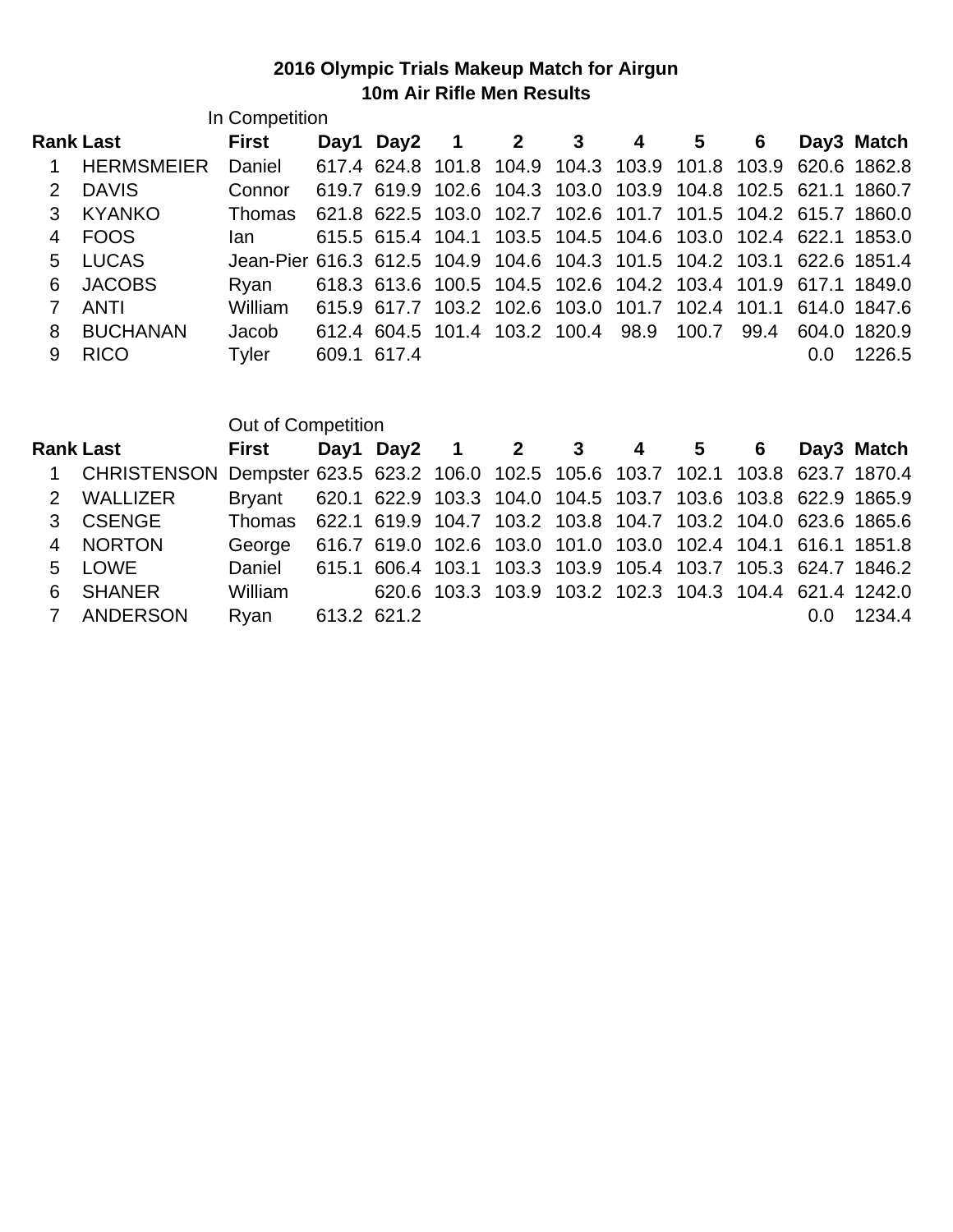## **2016 Olympic Trials Makeup Match for Airgun 10m Air Pistol Men Results**

|                  |                  | In Competition           |      |           |      |                |      |    |      |               |
|------------------|------------------|--------------------------|------|-----------|------|----------------|------|----|------|---------------|
| <b>Rank Last</b> |                  | <b>First</b>             | Day1 | х1        | Day2 | x <sub>2</sub> | Day3 | x3 |      | Match Total x |
|                  | TURNER           | Jason                    | 576  | 18        | 565  | 13             | 578  | 17 | 1719 | 48            |
| 2                | <b>ZUREK</b>     | John                     | 567  | 14        | 572  | 15             | 566  | 13 | 1705 | 42            |
| 3                | GRAY             | <b>Richard</b>           | 568  | 13        | 567  | 16             | 555  | 11 | 1690 | 40            |
|                  |                  |                          |      |           |      |                |      |    |      |               |
|                  |                  | <b>Out of Cometition</b> |      |           |      |                |      |    |      |               |
| <b>Rank Last</b> |                  | <b>First</b>             | Day1 | <b>x1</b> | Day2 | x <sub>2</sub> | Day3 | x3 |      | Match Total x |
|                  | <b>MOWRER</b>    | <b>Nick</b>              | 573  | 25        | 573  | 21             | 581  | 20 | 1727 | 66            |
| 2                | <b>MARKOWSKI</b> | Greg                     | 571  | 17        | 572  | 10             | 574  | 24 | 1717 | 51            |
| 3                | <b>HALL</b>      | James                    | 571  | 15        | 560  | 10             | 572  | 17 | 1703 | 42            |
| 4                | PLATT            | Charles                  | 559  | 9         | 552  | 11             | 553  | 16 | 1664 | 36            |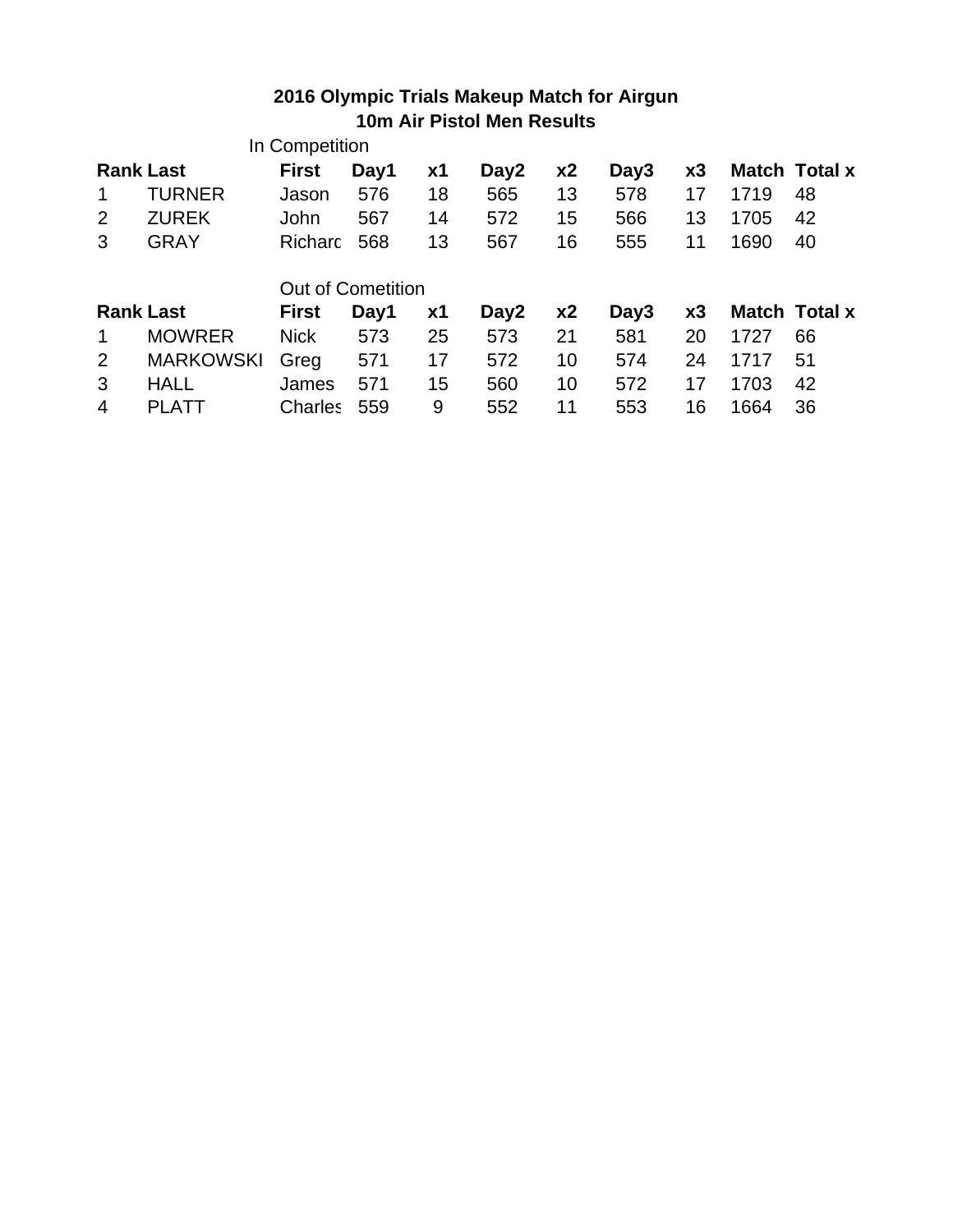## **2016 Olympic Trials Makeup Match for Airgun 10m Air Pistol Women Results**

|             | <b>Rank Last</b>  | <b>First</b> | Day1 | <b>x1</b>      |     |                |     |                |      | Day2 x2 Day3 X3 Match Total x |
|-------------|-------------------|--------------|------|----------------|-----|----------------|-----|----------------|------|-------------------------------|
|             | <b>UPTAGRAFFT</b> | Sandra       | 374  | 8              | 374 | 11             | 375 | $\overline{4}$ | 1123 | 23                            |
|             | 2 FOSTER          | Kellie       | 351  | $\mathbf{3}$   | 360 | 6              | 373 | 4              | 1084 | 13                            |
|             |                   |              |      |                |     |                |     |                |      |                               |
|             | <b>Rank Last</b>  | First        | Day1 | <b>x1</b>      |     |                |     |                |      | Day2 x2 Day3 X3 Match Total x |
|             | <b>ANTHONY</b>    | Courtney 373 |      | 6              | 378 | $\overline{7}$ | 380 | $-11$          | 1131 | 24                            |
| $2^{\circ}$ | <b>FRYER</b>      | Stephani 371 |      | $\overline{4}$ | 358 | $\overline{2}$ | 370 | 6              | 1099 | $12 \,$                       |